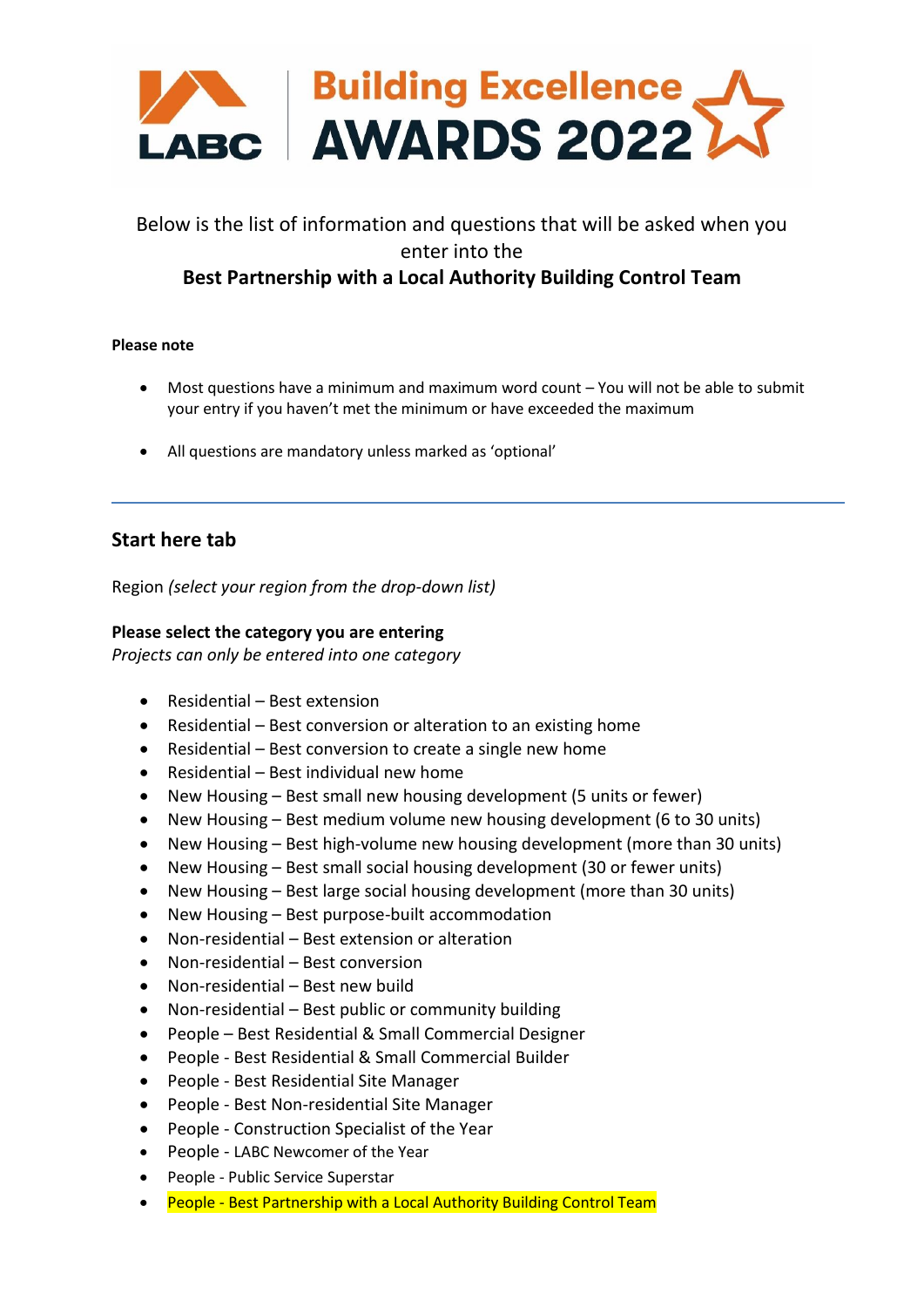Project, nominee (person) or partner company name

Local Authority Building Control Team *(select the Local Authority you worked with/or have the relationship with from the drop-down list)*

## **Submitter Information tab**

*You will need to fill in the details of the person completing the form*

Do you work in a local authority building control team? Yes/No

First name Last Name Job Title Company Email **Telephone** Company Twitter username (optional)

*This is going to be the main point of contact if we have any queries regarding the entry*

## **Partnership information tab**

*You need to fill in the details of the partner company and local authority* 

Partner Company Partner first name Partner last name Partner job title Partner email Partner phone number Partner company twitter username (optional) Partner address line 1 Partner address line 2 Partner town/city Partner postcode

Partner local authority Building Control Surveyor first name Building Control Surveyor last name Building Control Surveyor email Building Control Surveyor phone number Building Control address line 1 Building Control address line 2 (optional) Building Control town/city Building Control postcode